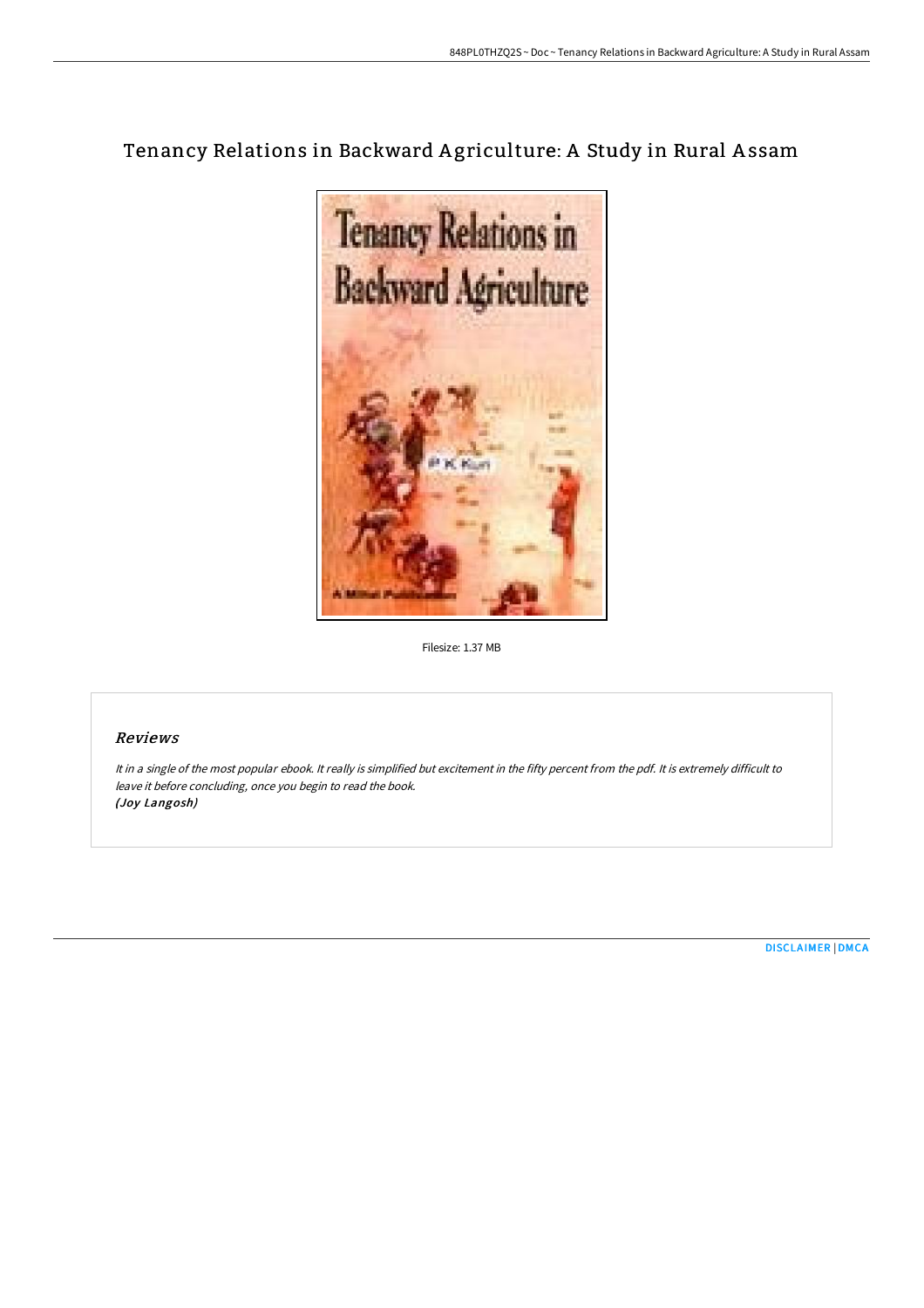## TENANCY RELATIONS IN BACKWARD AGRICULTURE: A STUDY IN RURAL ASSAM



To read Tenancy Relations in Backward Agriculture: A Study in Rural Assam eBook, make sure you access the link listed below and save the document or have access to additional information that are related to TENANCY RELATIONS IN BACKWARD AGRICULTURE: A STUDY IN RURAL ASSAM ebook.

Mittal Publications, New Delhi, 2004. N.A. Book Condition: New. 23 cms. xv, 148 p. ,This study is a modest attempt to explore the typical tenancy contracts in rural Assam tracing back to the history of evaluation in the pre-British era and to provide empirical answers to a number of theoretically established propositions that are subjected to much controversy. The book lays out a broad theoretical discussion on the issues involved in the sharecropping efficiency and interlinked credit transactions. The empirical evidence and the subsequent economic reasoning suggest that the Marshallian and related disincentive effects of sharecropping are of limited importance in the study area and so this institution can not necessarily be interpreted as detrimental to the overall development of the rural economy of Assam. The study also highlights the informal credit arrangements in rural Assam with its possible interlinkages to land and labour markets and brings out the potential threat of land alienation that is emanating from the practice of informal credit transactions under the system of usufructuary mortgage of land. Finally, an attempt has been made to explain the incidence of tenancy in Assam within a theoretical framework by identifying the key variables determining the extent of tenancy. It has been argued that family resources, particularly the owned land, the number of agricultural workers and bullock endow-ment, and, human resources, specifically the level of education of the farmers, influence the leasing decision in rural Assam.

Read Tenancy Relations in Backward [Agriculture:](http://www.bookdirs.com/tenancy-relations-in-backward-agriculture-a-stud.html) A Study in Rural Assam Online E Download PDF Tenancy Relations in Backward [Agriculture:](http://www.bookdirs.com/tenancy-relations-in-backward-agriculture-a-stud.html) A Study in Rural Assam